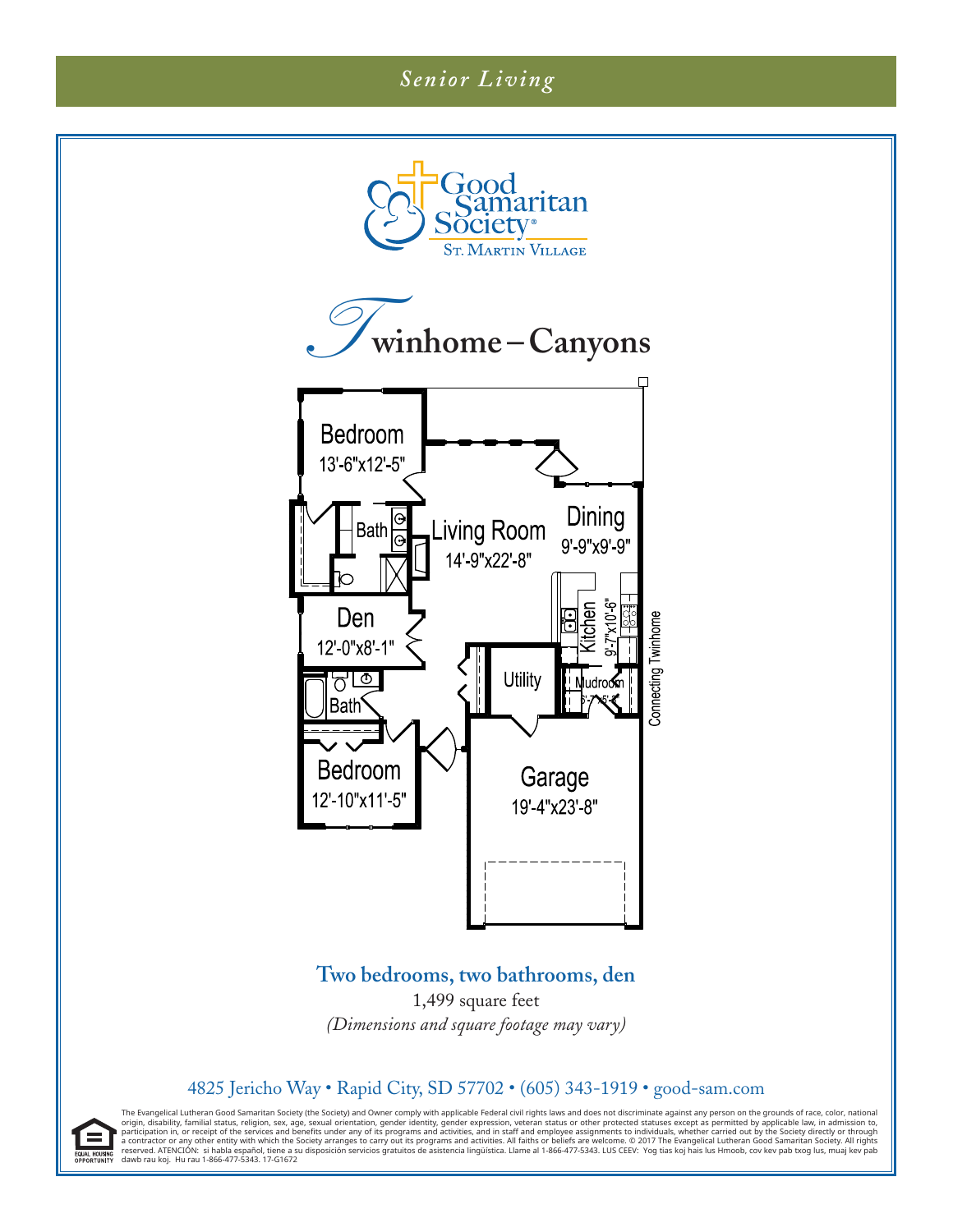## *Senior Living*

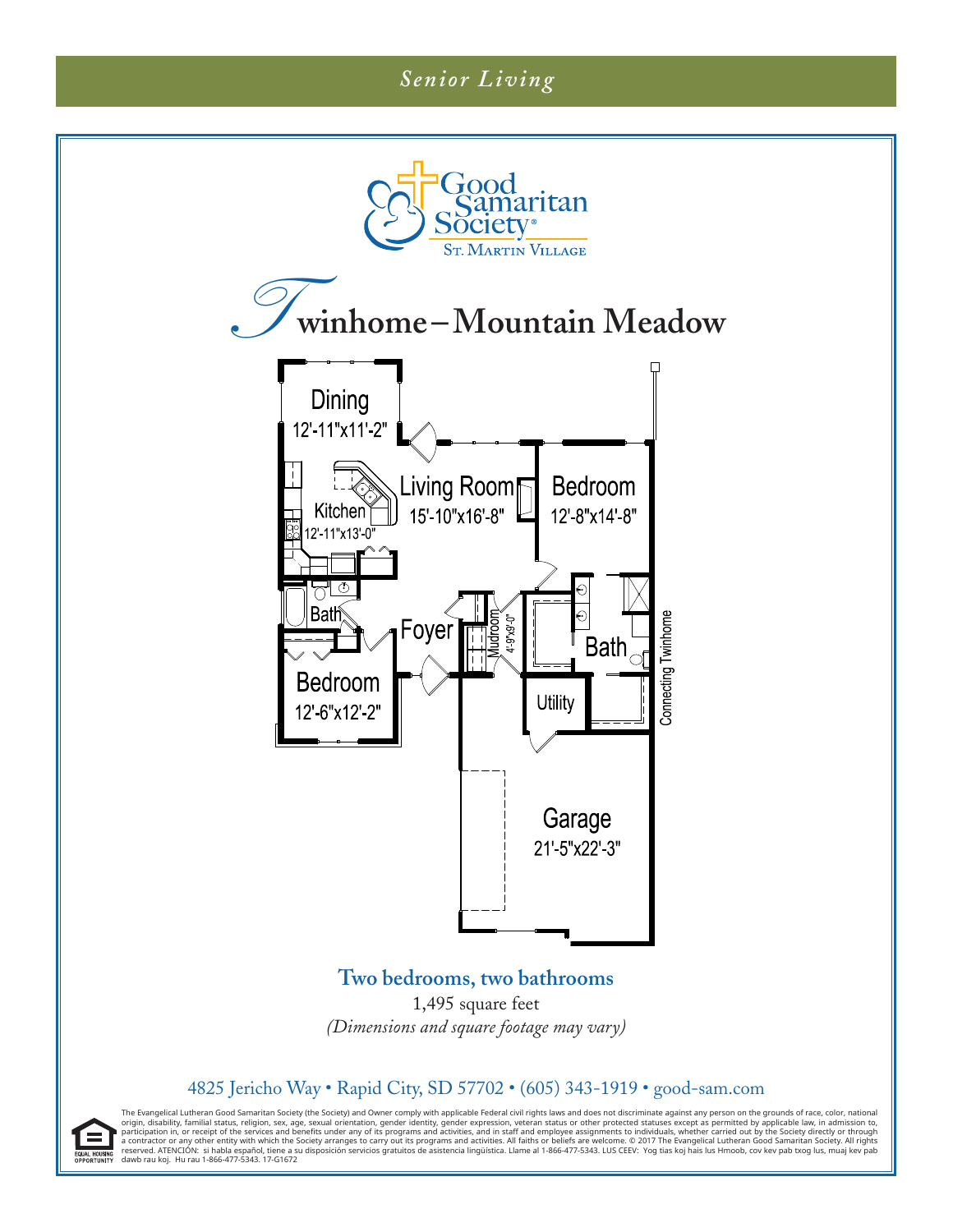



The Evangelical Lutheran Good Samaritan Society (the Society) and Owner comply with applicable Federal civil rights laws and does not discriminate against any person on the grounds of race, color, national origin, disability, familial status, religion, sex, age, sexual orientation, gender dentity, gender expression, veteran status or other protected statuses except as permitted by applicable law, in admission to, or receipt

E. EQUAL HOUSING<br>DPPORTUNITY